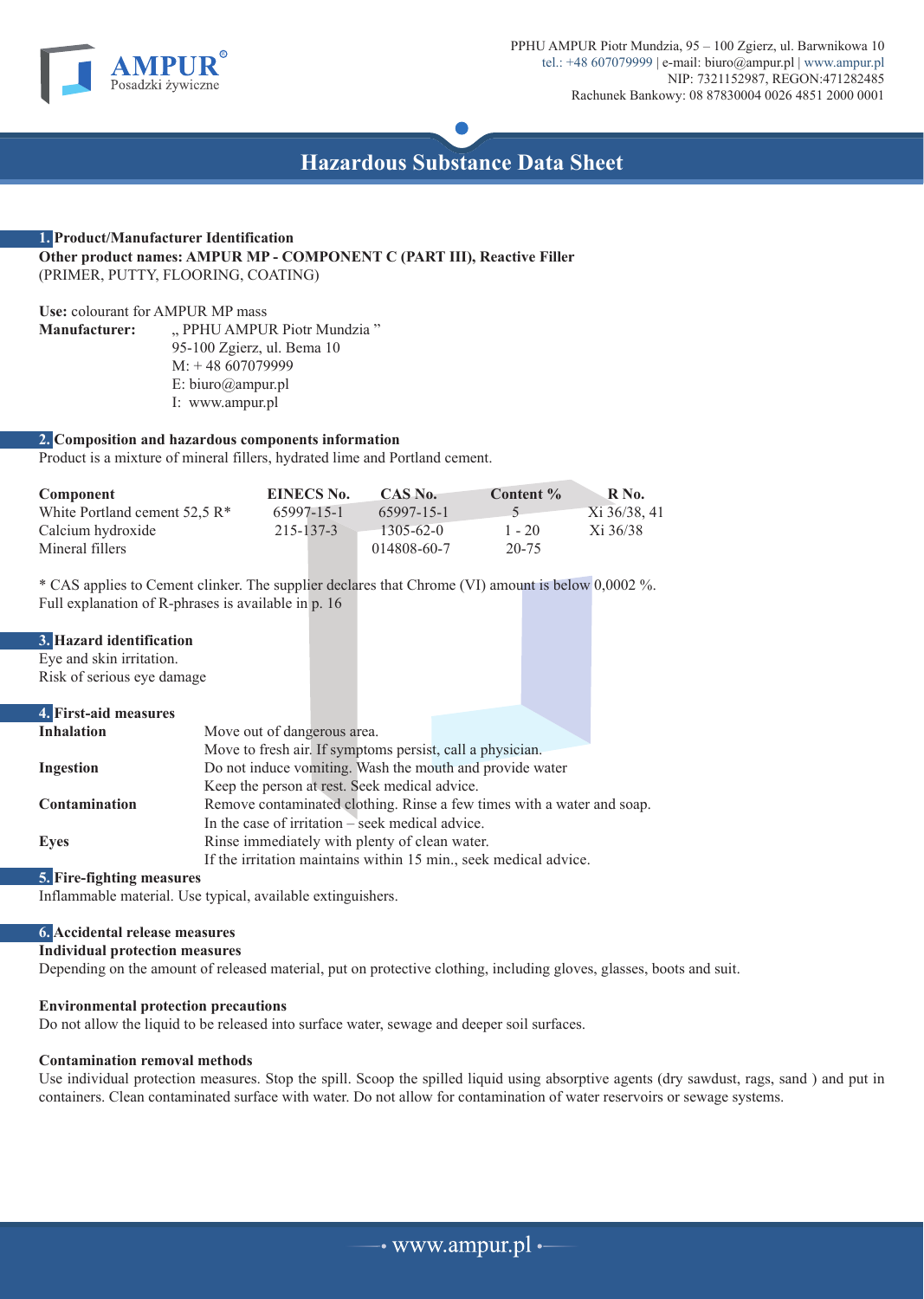

## **7. Handling and storage**

**Use** Avoid spillage and skin/eye contact. Observe safety and work rules. **Storage** Store in original and sealed packages, at the temperature of  $10 - 20$  °C. Protect from freezing.

**8. Exposure controls & Individual protective measures Controls** Allowable concentration level for calcium hydroxide is 5 mg/m3 (8 h./15 min.)<br>**Ventilation** Proper main and exhaust ventilation must be provided. Proper main and exhaust ventilation must be provided. **Respirators** Use anti dust masks P-2 ( for fine dust ) if the allowable concentration level is exceeded **Gloves** No specific requirements, wear proper gloves if there is a risk of skin contact **Eye protection** Wear glasses if there is a risk of spattering **Other measures** Wear proper clothing and footwear **Hygienic measures** Avoid skin and clothing contamination. If necessary, change the clothing and wash the skin thoroughly with soap.

Do not eat or drink when using the product. Wash hands thoroughly before eating, smoking and using lavatory.

**9. Physical and chemical properties**

| Appearance                        | white powder with a variety of aggregate |
|-----------------------------------|------------------------------------------|
| Odour                             | none                                     |
| <b>Solubility</b>                 | limited solubility                       |
| <b>Aqueous solution reaction:</b> | alkaline, pH $11 - 13$                   |
| Specific gravity may vary:        | $0,5-2,0$ g/cm3 at 20 °C                 |
| <b>Viscosity</b>                  | not applicable                           |
| Ignition temp.                    | inflammable substance                    |
|                                   |                                          |

**10. Stability and reactivity**

**Stability** Stable in normal conditions **Ambient conditions to avoid** Too high temperature (above 50 °C) or too low (below  $0 \text{ }^{\circ}C$ ) **Materials to avoid** Highly acid materials **Hazardous Decomposition Products** None

| 11. Toxiological information       |                                                                              |
|------------------------------------|------------------------------------------------------------------------------|
| <b>Inhalation</b>                  | High concentration of liquids may cause irritation of the respiratory system |
| Ingestion                          | May cause bad mood                                                           |
| Skin contact                       | May cause skin irritation                                                    |
| Eve contact                        | Irritation, may cause lacrimation                                            |
| <b>Hazardous effects to health</b> | Not reported                                                                 |
| <b>Exposed organs</b>              | Skin, eyes, respiratory system                                               |
|                                    |                                                                              |

# **12. Ecological information**

Product not classified as hazardous to the environment

**13. Disposal handling** Renewal or recycling is recommended, if possible. Dispose of according to all state and local applicable regulations – like building materials

## **14. Transporting**

| Tagging and labelling: | No requirements specified           |
|------------------------|-------------------------------------|
| Road:                  | Product not classified as hazardous |
| Railway:               | Product not classified as hazardous |
| Sea:                   | Product not classified as hazardous |
| Air:                   | Product not classified as hazardous |